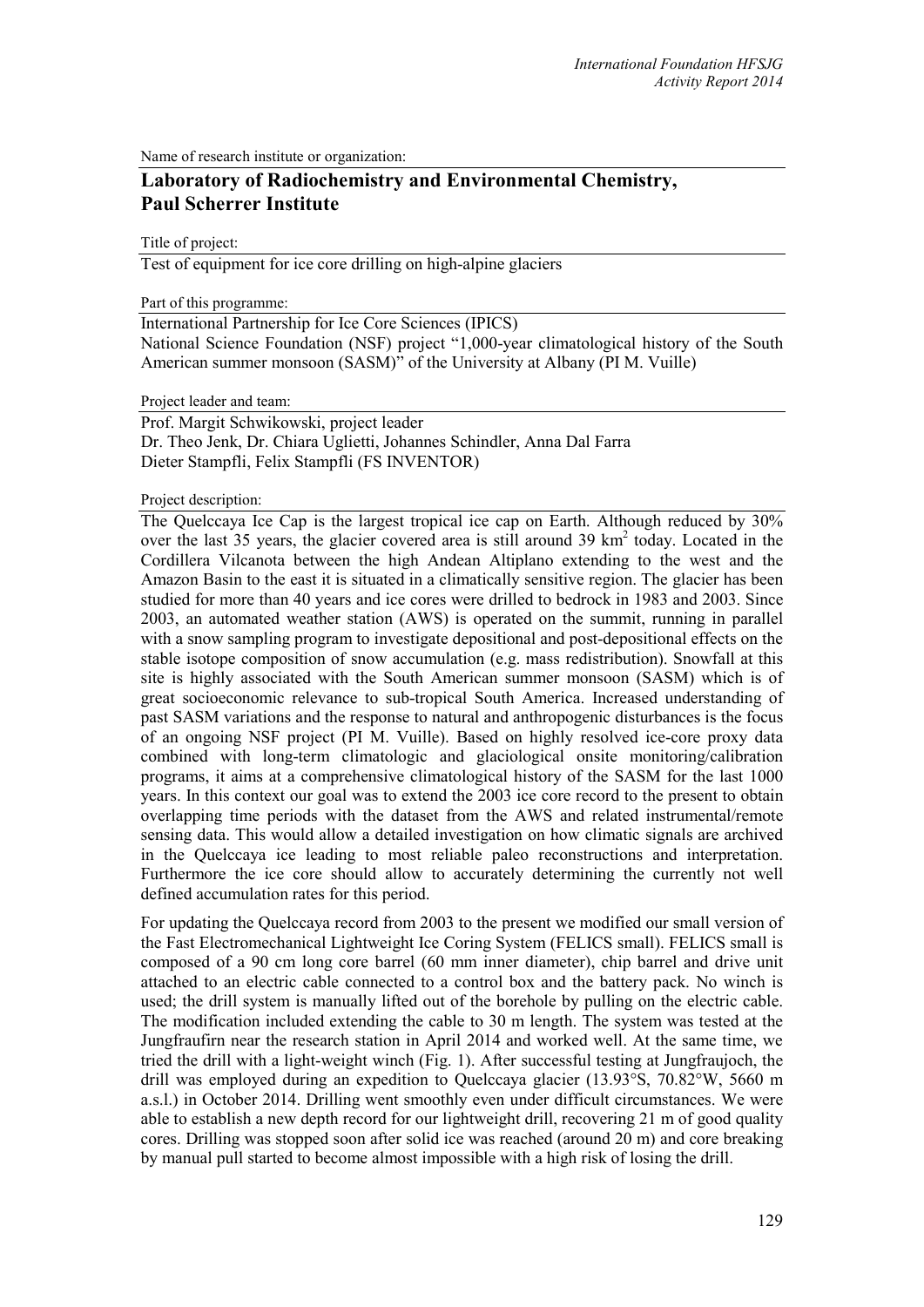

*Figure 1. Test of the shallow firn drill FELICS small equipped with a light-weight winch at the Jungfraufirn.*

## Key words:

High-altitude glaciers, firn core drilling

Internet data bases:

http://www.psi.ch/lch/analytical-chemistry http://quelccaya.blogspot.ch/

#### Collaborating partners/networks:

Douglas Hardy, University of Massachusetts Amherst, MA 01003, USA Mathias Vuille, University at Albany, Department of Atmospheric and Environmental Sciences, Albany, NY 12222, USA

Scientific publications and public outreach 2014:

#### **Refereed journal articles and their internet access**

Schwikowski, M., T.M. Jenk, D. Stampfli, F. Stampfli, A new thermal drilling system for high-altitude or temperate glaciers, Annals of Glaciology, **55**, 68, 131-136, doi: 10.3189/2014AoG68A024, 2014. http://www.igsoc.org/annals/55/68/a68a024.html

Mariani, I., A. Eichler, S. Brönnimann, R. Auchmann, T.M. Jenk, M.C. Leuenberger, M. Schwikowski, Temperature and precipitation signal in two Alpine ice cores over the period 1961-2001, Clim. Past, **10**, 1093- 1108, doi: 10.5194/cp-10-1093-2014, 2014. www.clim-past.net/10/1093/2014/

Pavlova, P.A., P. Schmid, C. Bogdal, C. Steinlin, T.M. Jenk, M. Schwikowski, Polychlorinated biphenyls in glaciers: 1. Deposition history from an Alpine ice core, Environ. Sci. Technol., **48**, 7842−7848, doi: 10.1021/es5017922, 2014.

http://pubs.acs.org/doi/abs/10.1021/es5017922

Steinlin, C., C. Bogdal, M. Scheringer, P.A. Pavlova, M. Schwikowski, P. Schmid, K. Hungerbühler, Polychlorinated biphenyls in glaciers: 2. Model results of deposition and incorporation processes, Environ. Sci. Technol., **48**, 7849−7857, doi: 10.1021/es501793h, 2014. http://pubs.acs.org/doi/abs/10.1021/es501793h

## **Theses**

Mariani, I., Water stable isotopes in Alpine ice cores as proxies for temperature and atmospheric circulation, PhD thesis, Universität Bern, 2013.

Pavlova, P.A., Accelerated release of persistent organic pollutants from Alpine glaciers, PhD Thesis, Universität Bern, 2014.

#### **Magazine and Newspapers articles**

Schwikowski, M., A. Eichler, T.M. Jenk, I. Mariani, Annually resolved climate signals in high-alpine ice cores, Past Global Changes Magazine, **22**, 1, 28-29, 2014.